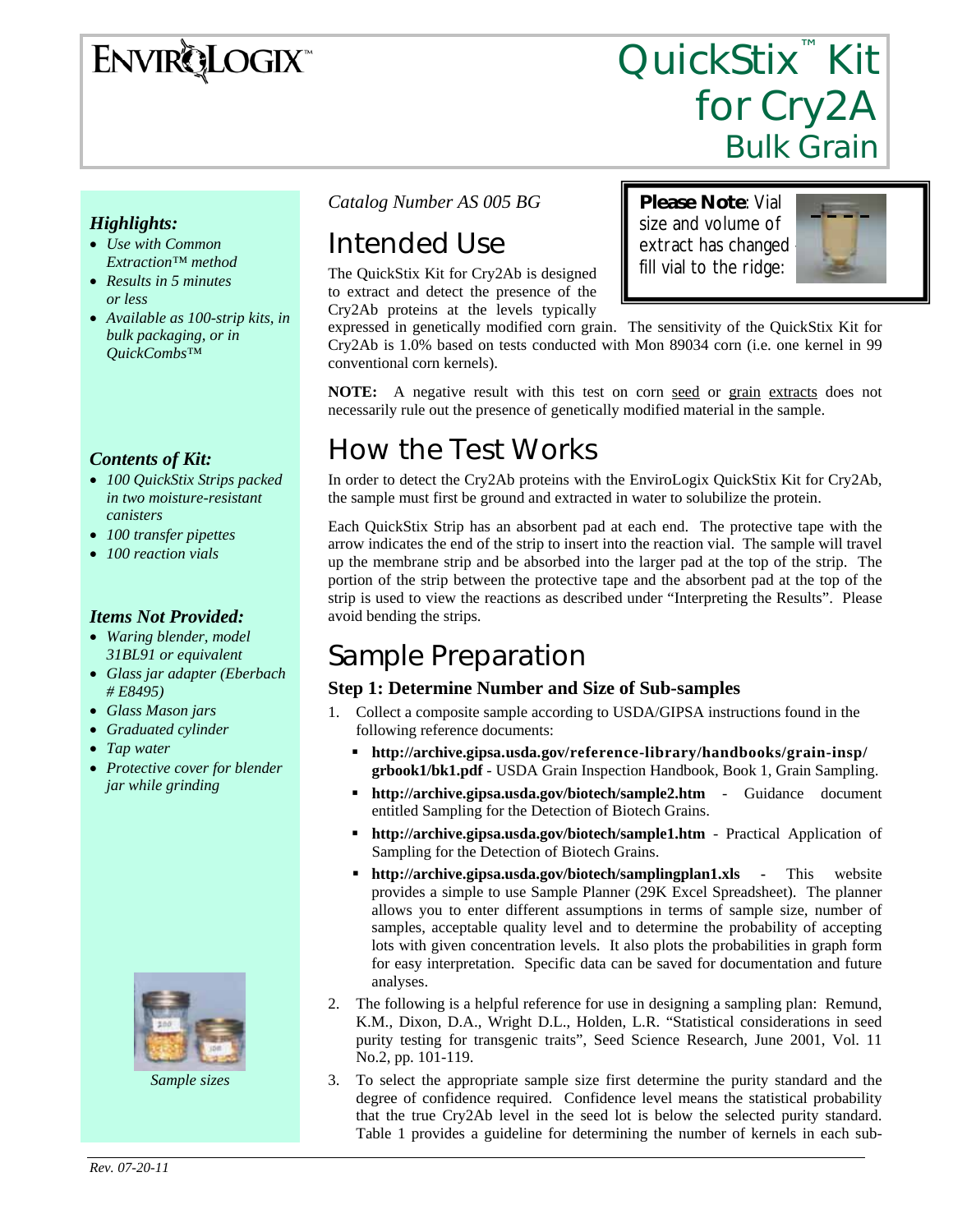#### *Corn Common Extraction*

*Grams of Corn x 1.5=mL of water For example: (100 x 0.25)=25g x 1.5= 38mL water* 



*Shake, wetting entire sample* 



*Avoid pulling up particles when drawing sample* 



*Fill vial to ridge with extract* 

sample that are necessary to provide effective screening for different GM concentrations at the 95% and 99% confidence levels.

**Table 1 – Corn** - Number of 100 kernel sub-samples required

| Confidence<br>Level $(\% )$ | Cry 2Ab Screening Level |    |    |    |    |      |
|-----------------------------|-------------------------|----|----|----|----|------|
|                             | 5%                      | 4% | 3% | 2% | 1% | 0.5% |
| 95%                         |                         |    |    |    |    |      |
| 99%                         |                         |    |    |    |    |      |

For other sampling scenarios or different screening or confidence levels, refer to the USDA/GIPSA Excel spreadsheet described under Step 1 above, or call EnviroLogix Technical Support for assistance.

#### **Step 2: Determine Sub-sample Weight, Jar Size and Grind Times**

- 1. Determine average weight of individual grain to be tested (weigh 100 seeds, divide by 100).
- 2. Calculate the weight of the number of grains to be tested (Number of grains X Average Weight/Grain). Table 2 lists the guidelines for jar size and grinding time according to sample weight.

#### **Table 2**

| Commodity | Sample Weight | Jar Size | <b>Grind Time</b> |  |
|-----------|---------------|----------|-------------------|--|
|           | $\mathbf{g}$  | (OZ.)    | (sec.             |  |
| Corn      | 10-25         |          | 30                |  |
|           | $25 - 65$     |          |                   |  |

3. Choose an appropriate jar size for your sample based upon Table 2 above.

#### **Step 3: Prepare the Sample**

- 1. Weigh sample into the appropriate size glass Mason jar.
- 2. Put protective cover over the jar attached to the blender.
- 3. Grind sample with a Waring blender (or equivalent) and jar adapter on high speed for specified grinding time or until all whole grains are broken.
- 4. Add the volume of tap water calculated by the formula at left. *For example: If testing 100 kernels with an average weight of 0.25g: (100 x 0.25)=25g x 1.5=38mL water.*
- 5. Cap the jar and shake vigorously for at least 30 seconds, or longer if needed, to thoroughly wet all of the corn in the sample. Sample will begin to settle immediately and liquid can be drawn off at that time.
- 6. Draw up liquid portion from above the settled sample and dispense extract into reaction vial until it is filled (this will take 2-3 transfers). Avoid pulling up particles. Allow extract to settle in the reaction vial for 30 seconds before adding a test strip.
- 7. To prevent cross-contamination, thoroughly clean blender parts and jars to remove dust and residue prior to preparation of a second sample. Use a new transfer pipette and reaction vial for each sample.

### How to Run the QuickStix Strip Test

- 1. Allow refrigerated canisters to come to room temperature before opening. Remove the QuickStix Strips to be used. Avoid bending the strips. Reseal the canister immediately.
- 2. Place the strip into the reaction vial. The sample will travel up the strip. Reaction vials will stand on their own or may be inserted into the cardboard racks provided.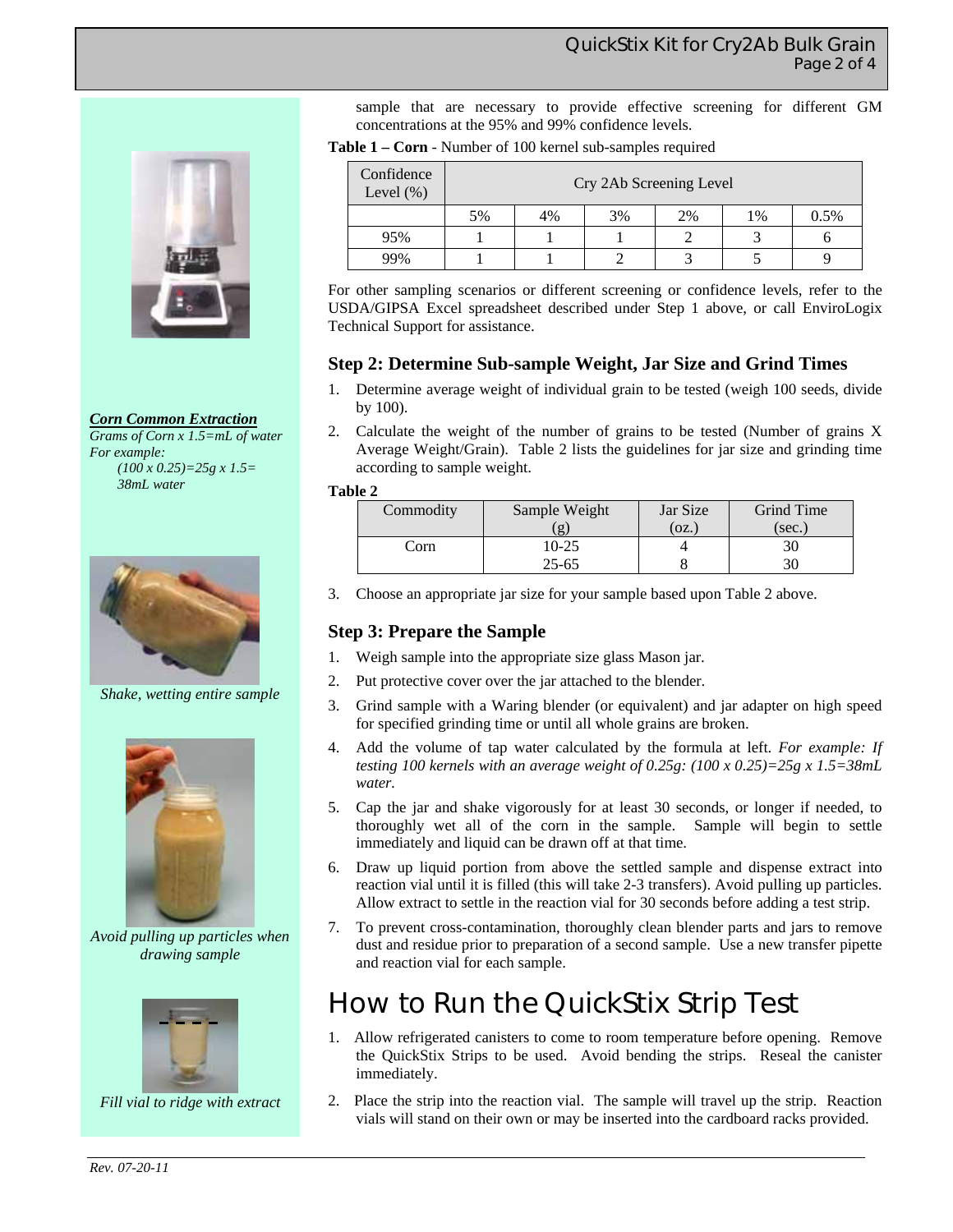#### QuickStix Kit for Cry2Ab Bulk Grain Page 3 of 4



*Any clearly discernable pink Test Line is considered positive* 



- 3. Allow the strip to develop for 5 minutes before making final assay interpretations. Positive sample results may become obvious much more quickly.
- 4. To retain the strip, cut off and discard the bottom section of the strip covered by the arrow tape.

**NOTE: Use extreme caution to prevent sample-to-sample cross-contamination with grain, fluids, or disposables.** 

# Interpreting the Results

Development of the Control Line within 5 minutes indicates that the strip has functioned properly. Any strip that does not develop a Control Line should be discarded, and the sample re-tested using another strip.

If the extract is from a sample containing at least 1% Cry 2Ab-modified corn, a second line (Test Line) will develop on the membrane strip between the Control Line and the protective tape. *The results should be interpreted as positive for Cry2Ab protein expression.*

If the extract is from a negative sample, the strip will only show the Control Line.



# Kit Storage

QuickStix can be stored at room temperature, or refrigerated for a longer shelf life. Note the shelf life on the kit box for each storage temperature. The kit may be used in field applications; however, prolonged exposure to high temperatures may adversely affect the test results. Do not open the desiccated canister until ready to use the test strips.**.** 

# Precautions and Notes

- This kit is designed to screen for presence or absence only, and is not meant to be quantitative.
- As with all tests, it is recommended that results be confirmed results by an alternate method if necessary.
- The assay has been optimized to be used with the protocol provided in the kit. Deviation from this protocol may invalidate the results of the test.
- The results generated through the proper use of this diagnostic tool reflect the condition of the working sample directly tested. Extrapolation as to the condition of the originating lot, from which the working sample was derived, should be based on sound sampling procedures and statistical calculations which address random sampling effects, non-random seed lot sampling effects and assay system uncertainty. A negative result obtained when properly testing the working sample does not necessarily mean the originating lot is entirely negative for the analyte or protein in question.
- Warning: a strong positive result may safely be interpreted in as little as 2 minutes after sample addition. It is not safe to interpret weak positive or negative results prior to 5 minutes.
- DO NOT leave in direct sunlight or in vehicle. Protect all components from hot or cold extremes of temperature when not in use.